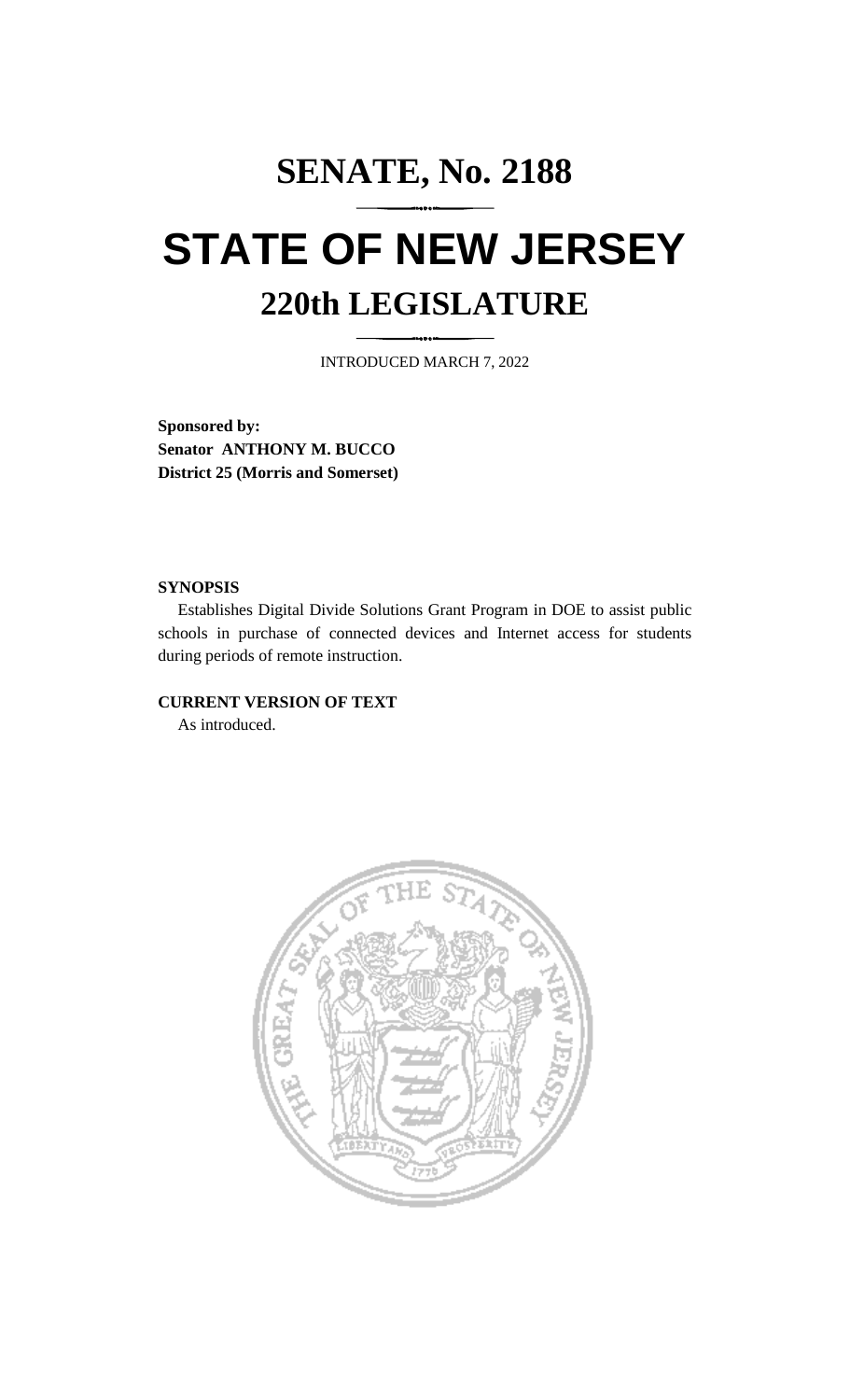**AN ACT** establishing the Digital Divide Solutions Grant Program and supplementing chapter 6 of Title 18A of the New Jersey Statutes.

 **BE IT ENACTED** *by the Senate and General Assembly of the State of New Jersey:*

8 1. a. There is established in the Department of Education the "Digital Divide Solutions Grant Program" to assist school districts, charter schools, and renaissance schools in the purchase of online instruction equipment for the use of students who lack access to such equipment. The grant program shall award grants to each school district, charter school, and renaissance school in an amount sufficient to defray the full costs of purchasing:

 (1) a connected device for every enrolled student who lacks access to a connected device;

 (2) a Wi-Fi hotspot and mobile broadband Internet access service, as necessary, for every household that includes an enrolled student whose residence lacks access to the Internet;

 (3) device peripherals including, but not limited to, cases, computer mice, and headsets for each connected device; and

 (4) device insurance to cover theft and breakage, extended warranties, off-site configuration, device management licensing, and delivery costs.

 b. To the extent permitted by federal law, the grants awarded pursuant to subsection a. of this section shall be paid from the monies received by the State under the federal "Coronavirus Aid, Relief, and Economic Security (CARES) Act," Pub.L.116-136, or any other financial assistance provided by the federal government to address the impact of the COVID-19 pandemic on elementary and secondary schools. If insufficient federal funds are available to support the distribution of grants in accordance with subsection a. of this section, the department shall provide the grants on a pro-rata basis.

 c. (1) When a school district, charter school, or renaissance school implements a program of virtual or remote instruction pursuant to section 9 of P.L.1996, c.138 (C.18A:7F-9), the school district, charter school, or renaissance school shall, within the limits of funds received through the grant program, purchase and make available online instruction equipment, including connected devices, Wi-Fi hotspots, mobile broadband Internet access service, device peripherals, and device insurance, as needed, to every enrolled student who lacks access to such equipment.

 (2) The student shall return every piece of online instruction equipment to the school district, charter school, or renaissance school no later than five calendar days following the conclusion of the program of virtual or remote instruction. If a school district, charter school, or renaissance school uses the grant to provide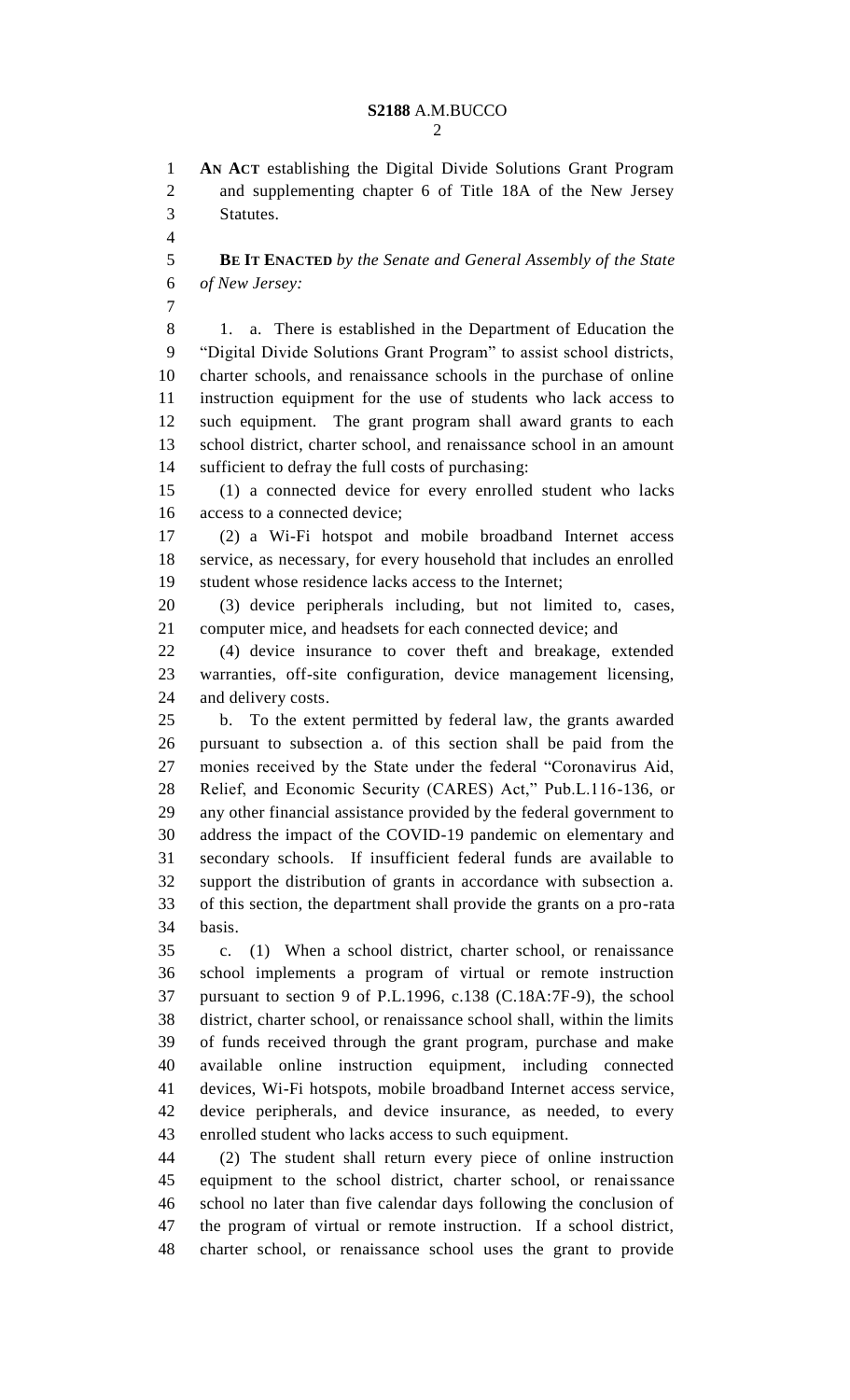mobile broadband Internet access service to the residence of an enrolled student, the school district, charter school, or renaissance school may suspend the service at any time following the conclusion of the program of virtual or remote instruction.

 d. (1) 95 percent of the proceeds of each grant shall be dedicated to the purchase of online instruction equipment. Five percent of the proceeds of each grant shall be used to provide professional development opportunities for student family members to learn about Internet safety, basic device troubleshooting, recommendations for supporting and monitoring student device usage, and maintaining an effective learning environment in the home. A school district, charter school, or renaissance school shall not use any portion of the grant for administrative expenses.

 (2) Every piece of online instruction equipment purchased through the grant program shall be considered the property of the school district, charter school, or renaissance school.

 e. Within one year of receiving the grant, each school district, charter school, and renaissance school shall submit a report to the Commissioner of Education. In addition to any other information required by the commissioner, the report shall indicate every piece of online instruction equipment that was purchased under the grant program, as well as the number of enrolled students who continue to lack access to online instruction equipment.

 f. Notwithstanding any provision of P.L.1968, c.410 (C.52:14B-1 et seq.), or any other law to the contrary, the commissioner may adopt, immediately upon filing with the Office of Administrative Law and no later than the 90th day after the effective date of this act, such rules and regulations as the commissioner deems necessary to implement the provisions of this section, which regulations shall be effective for a period not to exceed 12 months. The regulations shall thereafter be amended, adopted, or readopted by the commissioner in accordance with the provisions of P.L.1968, c.410 (C.52:14B-1 et seq.).

g. As used in this section:

 "Connected device" means a laptop computer, tablet computer, or similar device that is capable of connecting to broadband Internet access service, either by receiving such service directly or through the use of Wi-Fi.

 "Mobile broadband Internet access service" means a mass- market retail service by wire or radio that provides the capability to transmit data to and receive data from all or substantially all Internet endpoints, including any capabilities that are incidental to and enable the operation of the communications service, but excluding dial-up Internet access service.

 "Online instruction equipment" means the equipment necessary for a student to participate in online instruction services at locations other than a school, and includes a connected device, Wi-Fi hotspot, and mobile broadband Internet access service.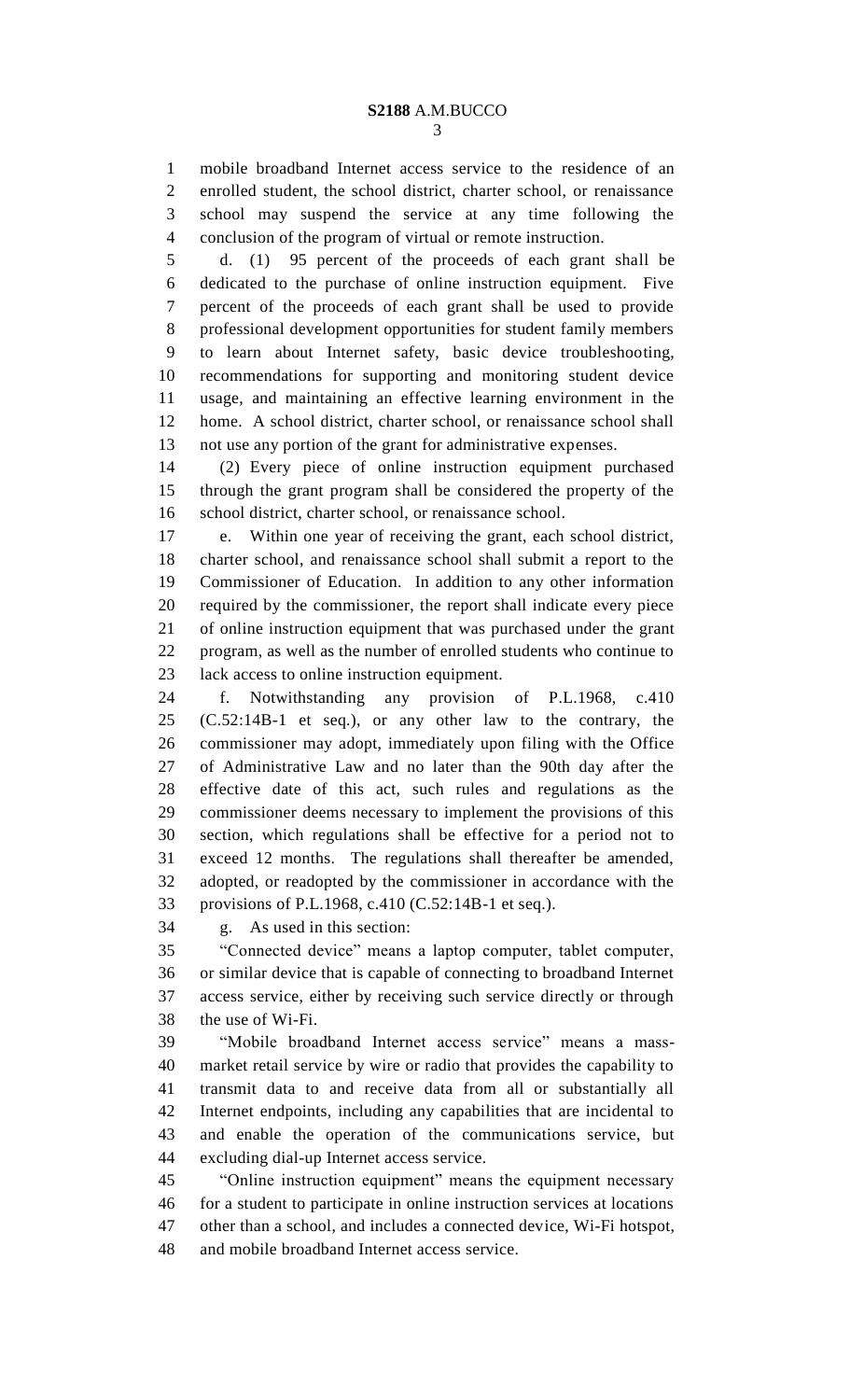"Wi-Fi hotspot" means a device that is capable of receiving mobile broadband Internet access service and sharing such service with another device through the use of Wi-Fi. 2. This act shall take effect immediately and shall be retroactive to March 18, 2020. STATEMENT This bill establishes the Digital Divide Solutions Grant Program within the Department of Education to assist school districts, charter schools, and renaissance schools in the purchase of online instruction equipment for students who lack access to such equipment. Under the program, the State would be required to award grants to each school district, charter school, and renaissance school in an amount sufficient to defray the full costs of purchasing (1) a connected device for every student who lacks access to a connected device; (2) a Wi-Fi hotspot and mobile broadband Internet access service, as necessary, for every household that includes a student who lacks access to the Internet; (3) device peripherals such as cases, computer mice, and headsets for each connected device; and (4) device insurance to cover theft and breakage, extended warranties, off-site configuration, device management licensing, and delivery costs. To the extent permitted by federal law, these grants would be paid from the monies received by the State under the federal "Coronavirus Aid, Relief, and Economic Security (CARES) Act" or any other financial assistance provided by the federal government to address the impact of the COVID-19 pandemic on elementary and secondary schools. However, if insufficient federal funds are available to support the full distribution of grants, the department would be required to provide the grants on a pro-rata basis. Specifically, when a school district, charter school, or renaissance school implements a program of virtual or remote instruction, the public school would be required to use its grant to purchase and make available online instruction equipment, including connected devices, Wi-Fi hotspots, mobile broadband Internet access service, device peripherals, and device insurance, as needed, to every enrolled student who lacks access to such

 equipment. Thereafter, the student would be required to return every piece of online instruction equipment no later than five calendar days following the conclusion of the program of virtual or remote instruction. If a school district, charter school, or renaissance school uses the grant to provide mobile broadband Internet access service to the residence of an enrolled student, the